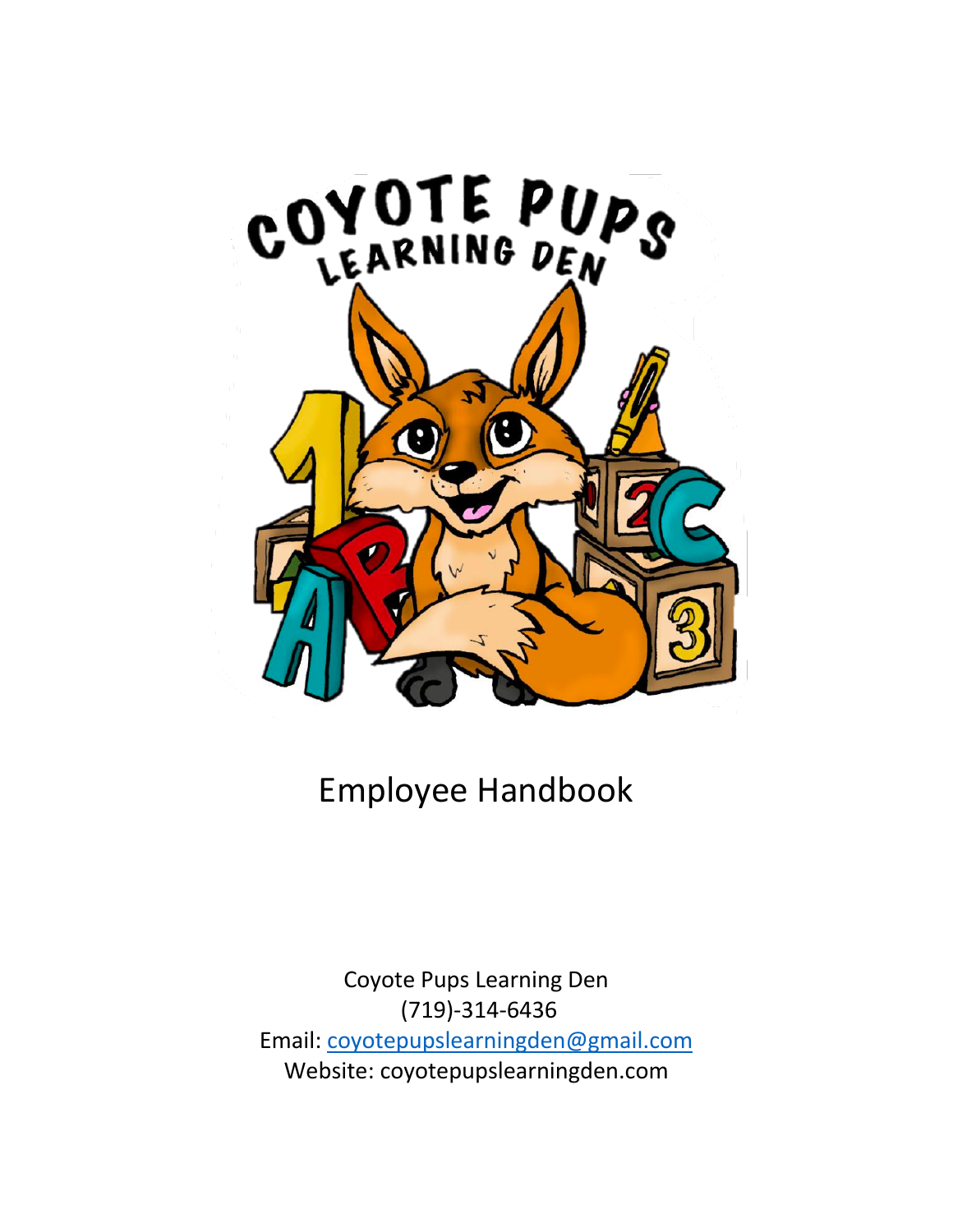## **Welcome to Coyote Pups Learning Den!**

We are so excited for you to join our team of experienced, energetic and caring teachers! Coyote Pups Learning Den is an early childhood education center dedicated to providing a safe and nurturing experience that gives the opportunity for all ages to grow physically, emotionally, socially, and intellectually. By implementing our one-of-a-kind curriculum, play time, exploration, and various activities we are devoted to make learning fun and effective.

## **Hiring Practices and Personnel Procedures:**

Coyote Pups Learning Den does not hire based on race, color, religion, gender, age, national origin, marital status, veteran status, or the presence of handicaps or disabilities. Requirements:

- A background check (including fingerprints for all applicants who have lived outside the ND in the last 10 years) will be run on all applicants who are being considered for employment at Coyote Pups Learning Den. Reference checks will be done as well.
- All applicants must demonstrate they have met the minimum qualifications set by the state of North Dakota for teachers, aides, and other staff members.
- All employees are expected to be familiar with and follow the ND Child Care Center Handbook.
- All employees must complete a 2-day orientation, must be CPR/First Aid certified and must certify county approved training hours annually. New hires must complete 12 hours of Basic Child Care courses within 90 days of starting work.

The following areas will be covered during orientation:

- Emergency health, fire, and safety procedures
- The importance of handwashing and sanitation procedures to reduce the spread of infection and disease among children
- Any special health or nutrition problems of the children
- Rules and policies of the childhood learning center
- Child abuse and neglect laws

Basic Child Care courses will be completed during approved times

## **At-Will Employment:**

Coyote Pups Learning Den is an at-will employer and, as such, may terminate employment at any time for any reason. Employees may also terminate their employment at any time for any reason, although you must give at least two weeks' notice so that we can help students transition and ensure that state-mandated ratios are met.

## **Probationary Period:**

All employees will have a probationary period of 30 days. If at any point during those 30 days Coyote Pups Learning Den or the employee do not feel that it is a good fit, either party has the choice to terminate employment without any reason or repercussions.

## **Check-in and Check-out:**

All employees must check in and out using the designated software. Hourly employees who do not check in or check out will only receive credit for the number of hours that they can otherwise prove they are were working. If you forget to check in or out multiple times, then your time will only be corrected to the time you notified us at.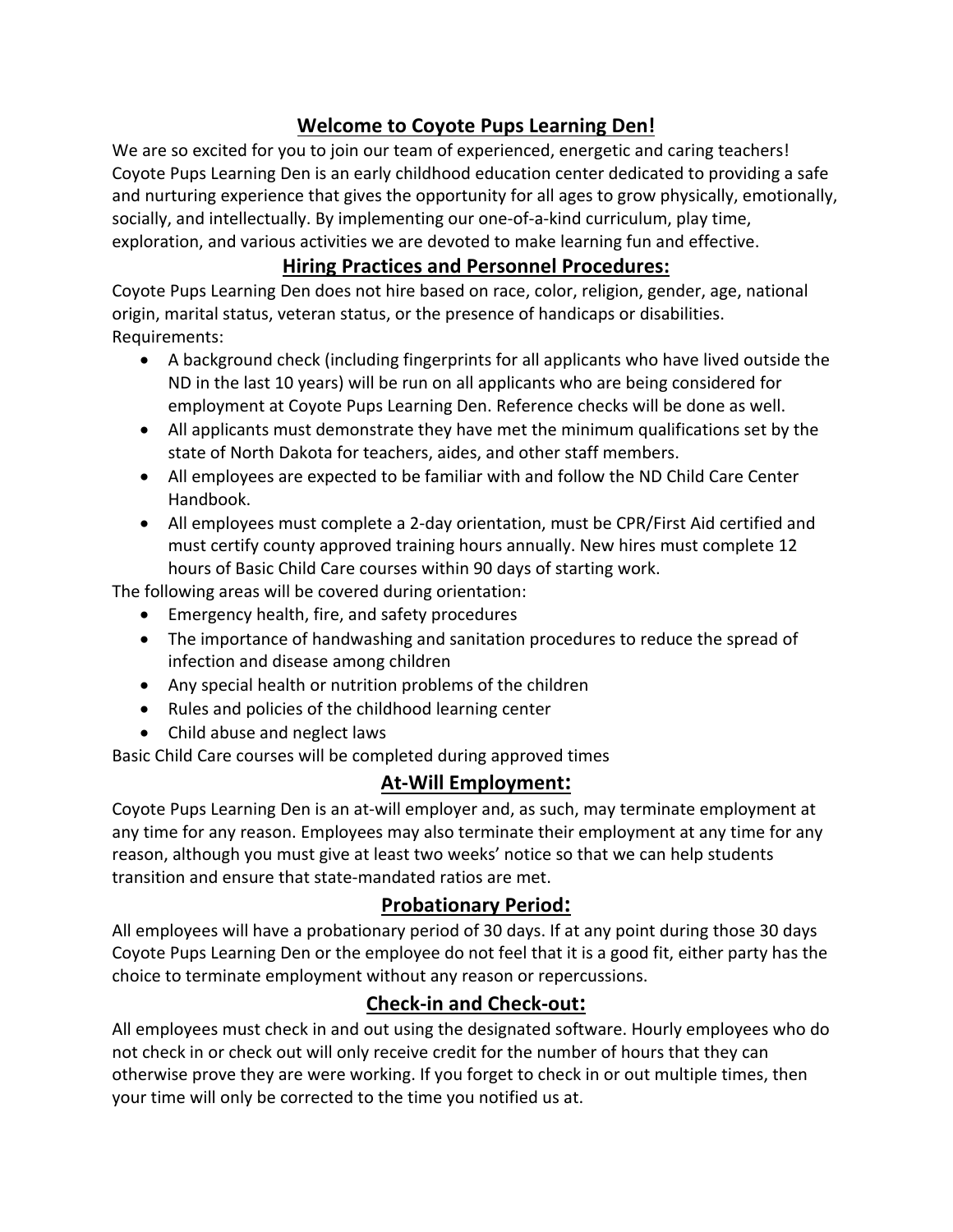## **Ground for Dismissal and Behaviors of Concern:**

The following offenses will result in immediate disciplinary action and possibly dismissal from Coyote Pups Learning Den:

- Misrepresentation or fraud in obtaining employment
- Falsification of center records
- Disloyalty (antagonistic actions towards the objectives of Coyote Pups Learning Den)
- The use of drugs, tobacco or alcohol on the premises, or being under the influence of drugs, tobacco or alcohol while at work
- Theft, attempted theft, or unauthorized removal of another employee's, parent's, student's, or center property, including proprietary information or forms
- Disclosure of confidential Coyote Pups Learning Den information to another party
- Failure to report work
- Repeated use of cell phones/misuse of cell phone
- Committing a felony while employed by Coyote Pups Learning Den
- Insubordination
- Non-performance of duties that put children at risk or cause a violation of any federal, state, or county regulations including but not limited to:
	- o Leaving a child or children unattended
	- o Allowing a child to leave the center with an unauthorized person
	- o Intimidating
	- o Spanking, kicking, slapping, binding, biting, denying food/forcing child to eat
	- o Punishing child for lapses in toilet training
	- o Putting child in confined space
	- o Derogatory remarks to a child or yelling at a child
	- o Sleeping while supervising children
- All Suspected child abuse by employees will be turned over to Williams County Social Services. The caregiver will not be allowed to be alone with children until the CPS investigation has been closed and caregiver will be placed on probation. If the CPS report comes out as no services, caregiver will be released from all probation. If CPS report finds evidence, employee will be released from Coyote Pups Learning Den.

Other behaviors of concert will result in a conference with the Operator and disciplinary action including a letter of reprimand in the employee's file. Repeated offenses may lead to termination, such behaviors include but are not limited to:

- o Repeated dress code violations
- o Interpersonal conflict with coworkers that results in decreased ability to do job
- o Repeated tardiness or excessive absences

## **Attendance:**

The children and other staff members at our center depend on you to be there and to be on time. Please do your best to schedule appointments outside of work hours.

Please schedule any vacation/personal days as soon as possible but at least two weeks in advance. Vacation requests must be made by filling out a day off request form. In case of illness please call or text the Operator as soon as possible. A heads up the night before if you are not feeling well and are absolutely sure you will not make it to work in the morning is appreciated.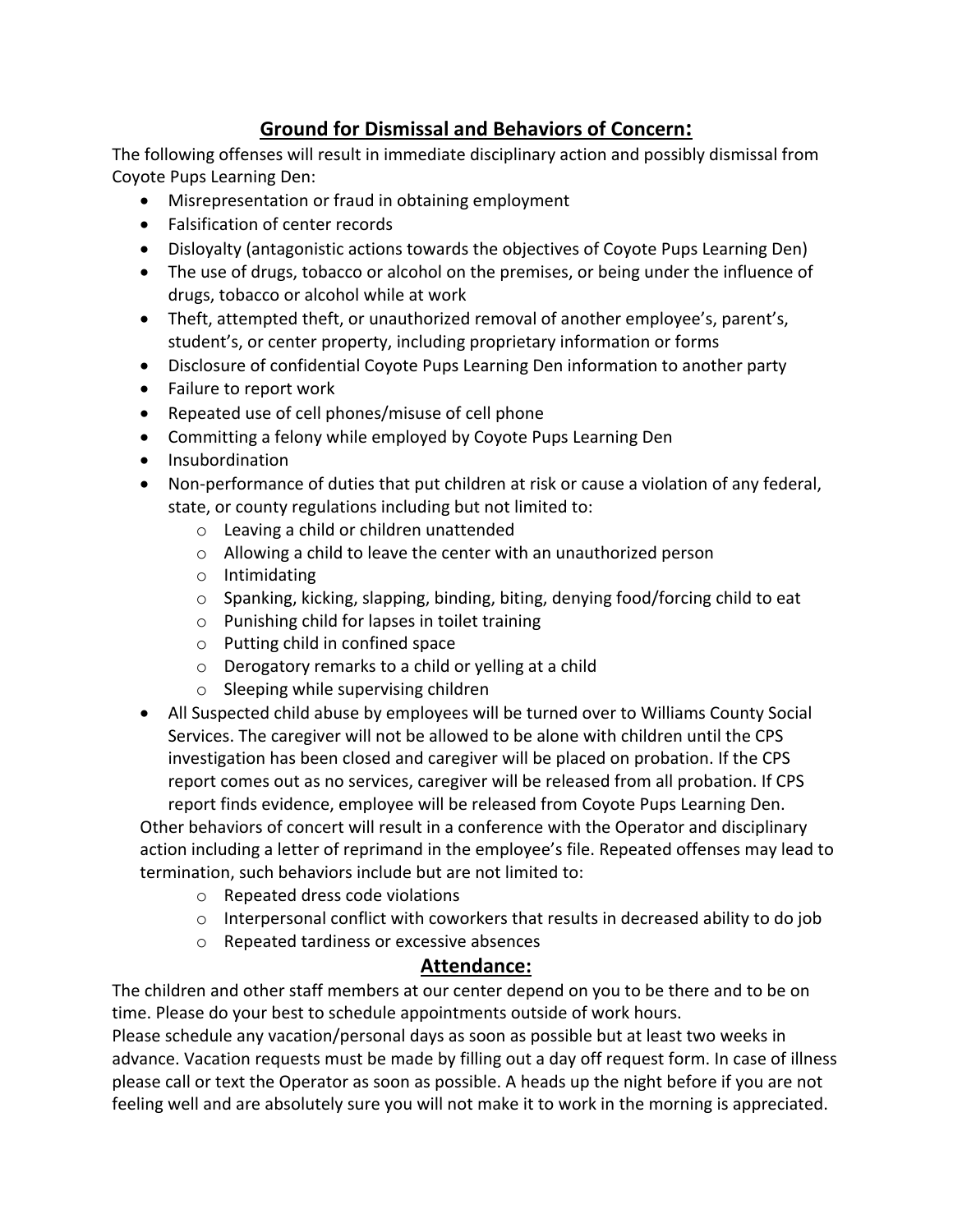### **Leave:**

- Coyote Pups Learning Den will grant 5 unpaid days of personal leave to each employee annually, cumulative up to 7 days, starting on August 24th. After these days are used, the operator may choose to deny leave.
- Coyote Pups Learning Den will also grant 10 unpaid days of sick leave to each employee annually, starting on August 24th. After these days are used, the operator may choose to deny leave.
- Coyote Pups Learning Den will grant 5 days of non-cumulative emergency leave to each employee annually, starting on August 24th. Emergency leave covers serious illness of an employee of immediate family member, bereavement—immediate family member, bereavement—other, out of town weather related emergencies. After these days are used, the operator may choose to deny leave. *The decision to grant emergency leave will be made by the Operator.*

\*Part-time employees will receive half of the leave days listed above.

### **Calendar:**

- Coyote Pups Learning Den will follow the Williston Public School District #1 calendar for Thanksgiving, Christmas, and Spring Breaks. Parents will not be charged for this time; therefore, employee's will not be paid for this time. We hope this gives parents the opportunity to spend time with their children, and employees to enjoy some time off!
- Coyote Pups Learning Den will be closed Memorial Day and Labor Day.

## **Care for Children of Employees:**

- The discount for employee children is 25% off. In order for this discount to be effective, the employee must work at least 30 hours a week.
- Tuition will be deducted from your paycheck. All employees utilizing this benefit will sign a release for Coyote Pups Learning Den to make such a deduction.
- Please treat all employee children as you would any other children in your class.

### **Accidents/Serious Illness:**

- REMAIN CALM
- Never leave a child alone
- Use a phone to call for help
- Remove all other children from area
- Administer CRP or First Aid, if needed
- Operator will call 911 and child's parents
- Teacher will fill out accident report
- Teacher and Operator will fill out necessary injury reports

## **Child Abuse or Neglect:**

All teachers and child providers are mandated reporters; those who have reasonable cause to suspect that a child has suffered harm as a result of abuse or neglect must immediately report that information as required by the North Dakota Century Code chapter 50-25-1. All staff members including back up staff/volunteers are trained on the policy, procedure, and confidentiality in relation to child abuse/neglect. All documentation of suspected abuse/neglect is kept in a confidential file and is locked.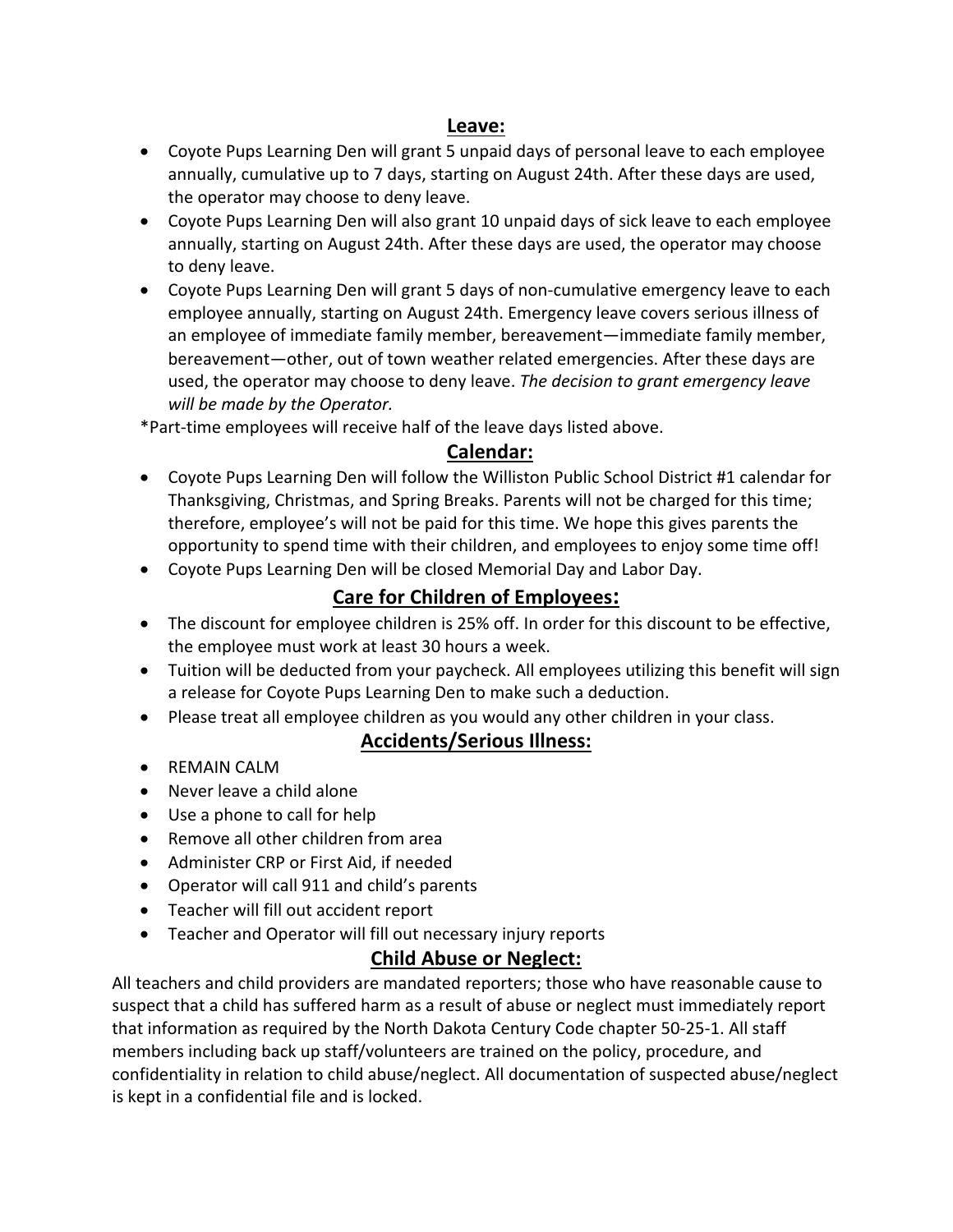#### **Procedure:**

- 1. The Operator will report susceptor abuse/neglect and document all concerns and have staff document their concerns.
- 2. If unsure whether to report the situation, the Operator will contact Williams County Social Services.
- 3. Staff, volunteers, and back up staff will document concerns, discuss concerns with Operator or supervisor, and follow recommendations.
- 4. Staff, volunteers, and back up staff will use own judgement, document and report concerns to Williams County Social Services when situation is warranted, and Operator and supervisor are not available. If unsure whether to report the situation, they should contact Williams County Social Services. The Operator will be informed immediately upon return.

### **The Program**

State Licensing Rules and Regulations:

All staff members are expected to be knowledgeable in the ND Child Care Rules and Regulations handbook and follow all procedures. If you have questions regarding the rules and procedures, contact your center Operator.

At Coyote Pups Learning Den we believe that behavior guidance issues seldom arise when the children are actively involved with the other children, staff, and the activities they present throughout the day. Daily activities are designed to be developmentally appropriate for the individual age groups of the children that attend Coyote Pups Learning Den. Harsh or threatening methods of discipline will not be permitted.

Preferred behavior guidance techniques include setting clear, enforceable limits, modeling acceptable behavior, structuring the environment to maximize good behavior, planning activities, giving choices, teaching the use of acceptable alternatives, anticipation or possible problems, redirections, and use of direct and logical consequences. Children may be separated from the group temporarily if less intrusive methods of behavior guidance have proven ineffective and the child's behavior threatens the well-being of other children or staff. Below are the tools we use that are helpful in guiding children's behavior:

- **Set limits:** children are more secure when they know the rules and what is expected of them.
- **Make statements about the behavior, not the child:** avoid labeling the child or his/her personality. Ex. "You cannot throw toys even when you are angry." Not: "You are mean when you get mad."
- Make rules simple, few, and consistent.
- **Give children a warning before changing activities:** this allows them to prepare for change.
- **Be positive:** most guidance can be stated in a positive way. It is easier to tell children what they should do rather than what they cannot. Practice patience.
- **Bring attention to good behavior:** children often misbehave because we give them attention when they are doing so.
- **According to state law, a child may not be** subjected to physical harm, fear, or humiliation, isolated in a locked room or closet, punished for lapses in toilet training,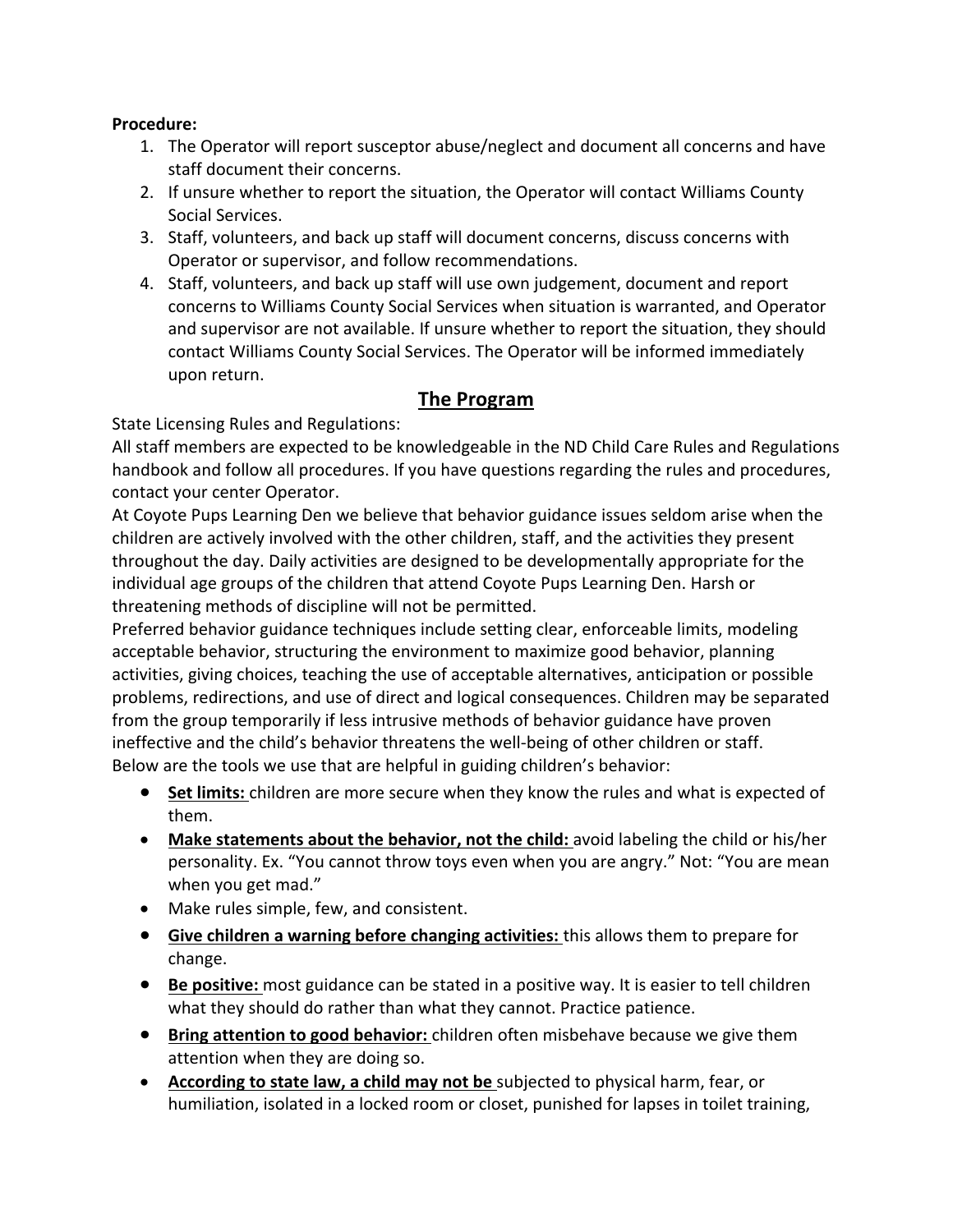force fed or coerced to eat (unless medically prescribed and administered under a medical provider's care.

• **And a staff member may not:** use verbal abuse or make derogatory remarks about a child, a child's family, race, or religion when addressing the child or in the presence of a child, use profane threatening, unduly loud, or abusive language in the presence of a child, use deprivation or food as a form of discipline, kick, punch, spank, shake, bite, roughly handle, strike, retrain, or physically maltreat a child, force a child to ingest substances that would cause pain or discomfort, withhold active play from a child as a form of discipline or punishment, beyond a brief period of separation (no more than one minute per year of the child's age unless a class has been made to a parent and the child is waiting in the office to be picked up.)

## **Confidentiality:**

- It is expected that each staff member will respect the privacy of their fellow staff members, the children, and families of Coyote Pups Learning Den.
- Information discussed and/or overheard while at the Learning Den is to be kept within the confines of the Learning Den. Children and their families should not be discussed outside of the center, including in emails and/or other social networking sites.
- In order to protect yourself and the Learning Den, you may not take pictures of your students with your personal cell phone or camera. If you would like to take pictures in your classroom, please discuss a plan with the Operator.
- You may not share or post pictures of students on the internet.
- Do not give anyone's phone number out without their permission. If someone asks for personal information, please tell them you would be happy to pass their information on to the other person but are not free to give out contact information without permission.
- If you have questions/concerns, please bring them up with the Operator.
- A breach of confidentiality may result in immediate termination.
- It is ground for dismissal to confidential records from the premises. These include:
	- o Pictures
	- o Enrollment documents
	- o Permission forms
	- o Care plans
	- o Assessments
	- o Facebook posts

o Sharing private information about Coyote Pups Learning Den with past employees Information regarding each child and family is kept private. Due to the sensitive nature of information you will need to know as a teacher, it is extremely important to keep this information confidential. Information may be shared on a "need to know basis only." Written information about each child and family must be kept in locked files which are only accessible to the Operator and staff when needed. If a parent of child chooses to tell you personal information, remain professional and positive, as they obviously feel comfortable and trust you and we do not want any staff to betray that trust.

## **Harassment/Discrimination:**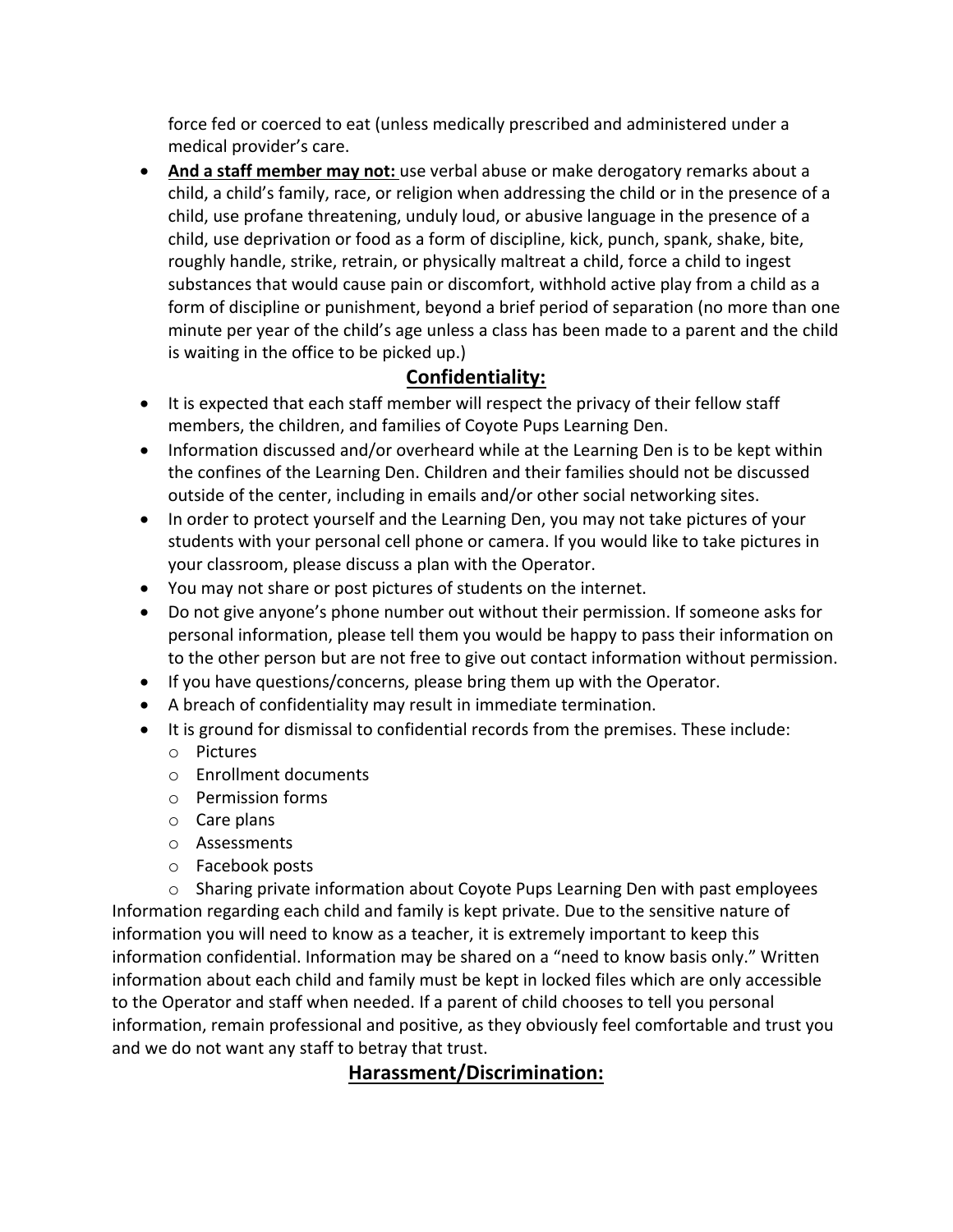It is the intent of Coyote Pups Learning Den to provide work environment that is free from discrimination or harassment. Sexual, racial, or any type of harassment or discrimination in the workplace on the part of any employee is prohibited and any employee found to have engaged in such will be subject to strong disciplinary action, including termination. The employer will investigate any reported instance of harassment or discrimination. Any employee who believes he/she is the subject of harassment or discrimination should report a complaint to the supervisor or Operator for appropriate investigation and action. Retaliation for filing a harassment or discrimination complaint will not be tolerated.

### **General Policies/Procedures**

### **Outdoor play:**

At Coyote Pups Learning Center, outdoor play is a special part of the day. Fresh air and exercise are important to the health and development of children. We have a playground with an area for ages 2 and under and an area for ages 2 and up. This allow the equipment to be age appropriate. When outdoors, teachers should be spaced throughout the play area, not standing together visiting. Playing with the children is strongly encouraged to help them explore their surroundings.

### **Playground Rules:**

- All staff and children must wear shoes while outside
- No climbing on fences and gates, instead climb on equipment made for climbing
- Do not throw turf, rocks, sand, etc.
- Go up the stairs and down the slide
- Take turns on slide and other equipment
- Put all toys away before going back indoors
- All sunscreen/bug spray needs to be applied outdoors. If the children have it here at the center, it needs to be applied each time they go outside
- Wash hands/face when returning inside

### **Mealtimes:**

- Meals at Coyote Pups Learning Den will be served up and eating will take place in the kitchen, additional food will be brought in for children who are still hungry.
- Some children will bring outside food or breakfast, this is only allowed during mealtime and as long as there are no other children allergic or sensitive to food brought in.
- Tables must be washed before and after use.
- Wash your hands and the children's hands.
- Children need to sit at the table until all children are done eating.
- Sit at the table with the children, relax and be polite, and wait until everyone has eaten to clean up.
- Food is only to eat, not to play with. (If a child continues to play with food pull the child's chair away from table and ask them to let you know when they are ready to eat rather than play with their food.)
- Encourage children to try each food, but do not force them to eat.
- Food is for children, not staff members.
- Age appropriate children will throw away his/her own garbage and clean up their spot.
- Wash hands/face when finished.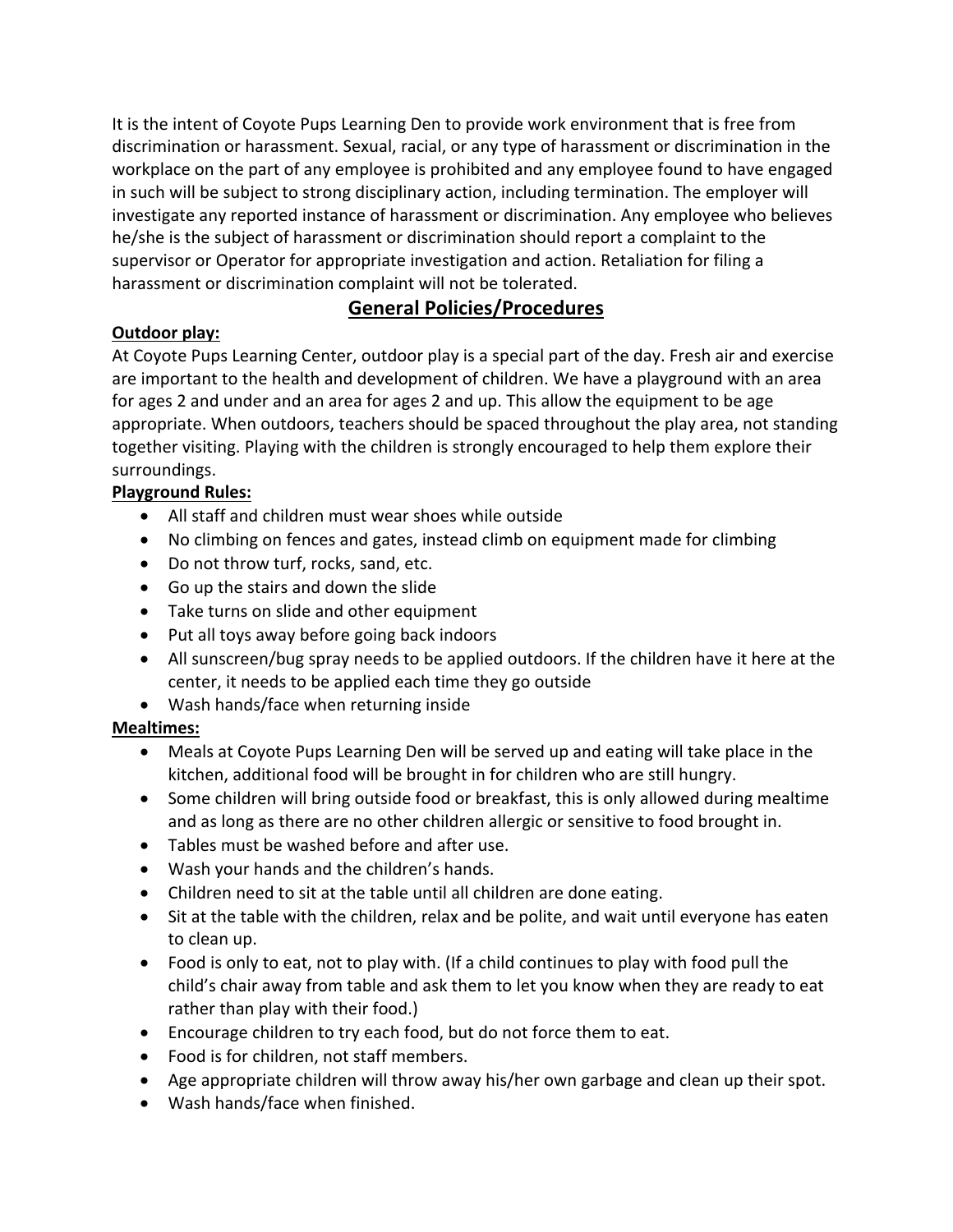#### **Diapering:**

Proper diaper procedures are extremely important to keep children and staff clean and healthy. The procedure is listed below:

- 1. Assemble all supplies that you need
- 2. Place the child on changing surface
- 3. Clean the child's diaper area
- 4. Remove soiled diaper
- 5. Put on clean diaper and dress the child
- 6. Wash the child's hands and return to supervised area
- 7. Clean/sanitize the diaper changing surface
- 8. Wash hands thoroughly
- 9. Record child's skin condition and what was in the diaper

#### **Napping:**

Naptime is an important part of the children's day. It gives them time to rest and regroup. Infants will nap as needed throughout the day or per parent instruction/request. A quiet time occurs daily from 12:00-2:00 PM in the 0-3's classrooms. 4's and 5's will lie down and rest quietly; however, the only exception is if the child is awake and restless, they may read quietly or participate in a quiet activity. Each child will have their own nap mat in their classroom and bring a blanket from home. No pillows or stuffed animals as this become a sanitary issue. Staff may rub children's backs on top of clothing if needed. Sound systems may be used to play relaxing music to help the children rest if needed. Do not stack the children's blankets after nap, they need to be put in their separate containers.

**Lights:** When you leave your classroom please be sure to shut off all lights. If you are the last one to leave the building, make sure that all lights are off and all windows and doors are close and locked.

**Meetings:** Occasionally, there will be an all-staff meeting regarding the center. These meetings will be held after business hours and will try to accommodate all schedules. They will give us an opportunity to discuss what is going well/needs improvement, or new ideas.

#### **Personal and Professional Behavior:**

As an employee of Coyote Pups Learning Center, it is extremely important that you use good judgement regarding your behavior. You are expected to be a positive role model for the children in the center as they will be studying everything you do. So often, children try to imitate the adults they are in contact with, so it is imperative that you lead by example. Also, keep in mind that many of our parents use social media sites, so please make sure all pictures are appropriate.

You are expected to model excellence and to present a professional demeanor at all times. Greet both children and their parents in the morning. When you greet the children, kneel down to their level, look them in the eye and welcome them. Posture and body language are an important part of your image to parents and children. Please refrain from the following:

- Loud language at any time
- Foul language
- Leaning against anything (be interacting with children)
- Doing personal work during class time
- Personal phone class/texts during class time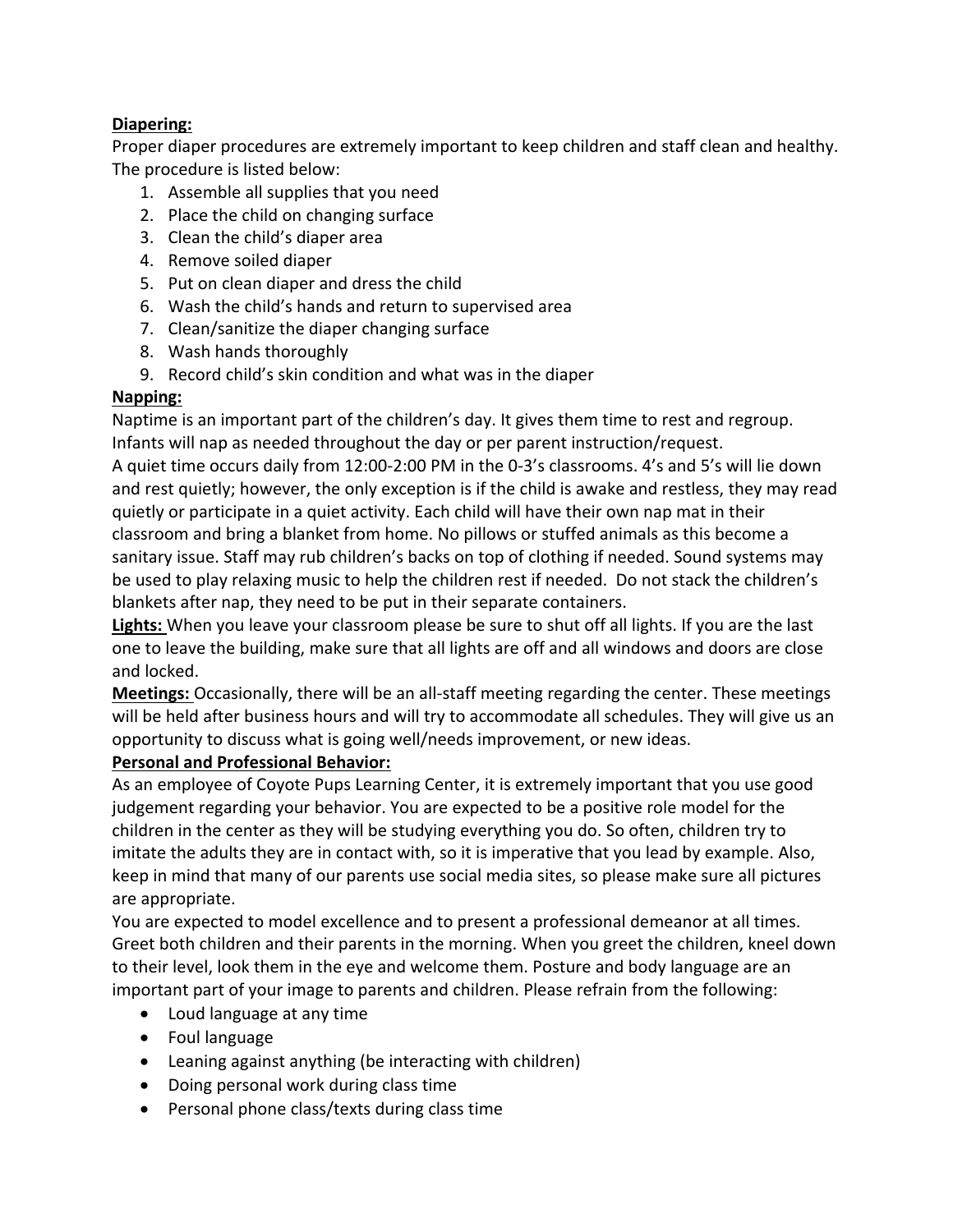• Dress code violations

#### **Dress Code:**

While working with children, it is important to wear clothing that is comfortable and easy to move in. You are expected to get down on the ground and play with the children at this level so please keep this in mind:

- Jewelry: should be conservative and secure so children cannot grab and pull. Facial jewelry must be small and discrete.
- Shoes: must be clean and in good repair. Comfortable shoes are best since you will be engaging with children on the playground and in the classroom.
- Clothing: must be clean and in good repair at all times. You are working with children so you will be on the floor frequently, conservative and comfortable clothing is best. It is highly recommended you use a professional/conservative outlook when deciding on clothing; the "frumpy" or "just rolled out of bed" looks are not ok.
- Hygiene: all employees must have good hygiene when coming to work.

#### **Food and Hot Beverages:**

- Food brought may be eaten at nap time.
- Staff should avoid drinking hot beverages around the children to avoid possible burns. If you do choose to drink hot beverages, keep them out of reach of children.
- All other beverages should be kept in a closed container and kept away from children.

#### **Media Policy:**

- Use good judgement and refrain from discussing center matters over the internet. Respect others' privacy and also remember that a face to face discussion about issues is much less likely to be misunderstood than an electronic message.
- Texting and personal cell phone usage are not allowed while children are present.
- Please do not discuss center issues with the media, but instead forward questions/concerns to the Operator.

#### **Chain of Command:**

#### Operator: Kenzi Brown

#### Director: Katie Limmer

**Schedules:** will be set by operator. Vacation must be requested at least 2 weeks ahead of time and we will do our best to accommodate your request based on staff availability.

**Fire Drills:** practice fire drills will be conducted at varying times. When the alarm sounds, the children will evacuate the building using the designated exits and meet in the designated area a safe distance away from the building. Staff responsibilities include checking all restrooms and places children could hide, and check attendance to make sure all children are accounted for. Teachers are responsible for bringing first aid and clipboard.

**First Aid Kits:** are provided in every classroom and located in designated area.

**Guidelines for Exclusion due to Illness:** When a child becomes ill, he/she will be isolated from the other children and the parent will be notified to pick up child within the hour. Please consult with operator or director before contact with parent is made. A parent will be contacted to pick up center if any of the following symptoms are shown:

• Fever (100 Degrees F or higher)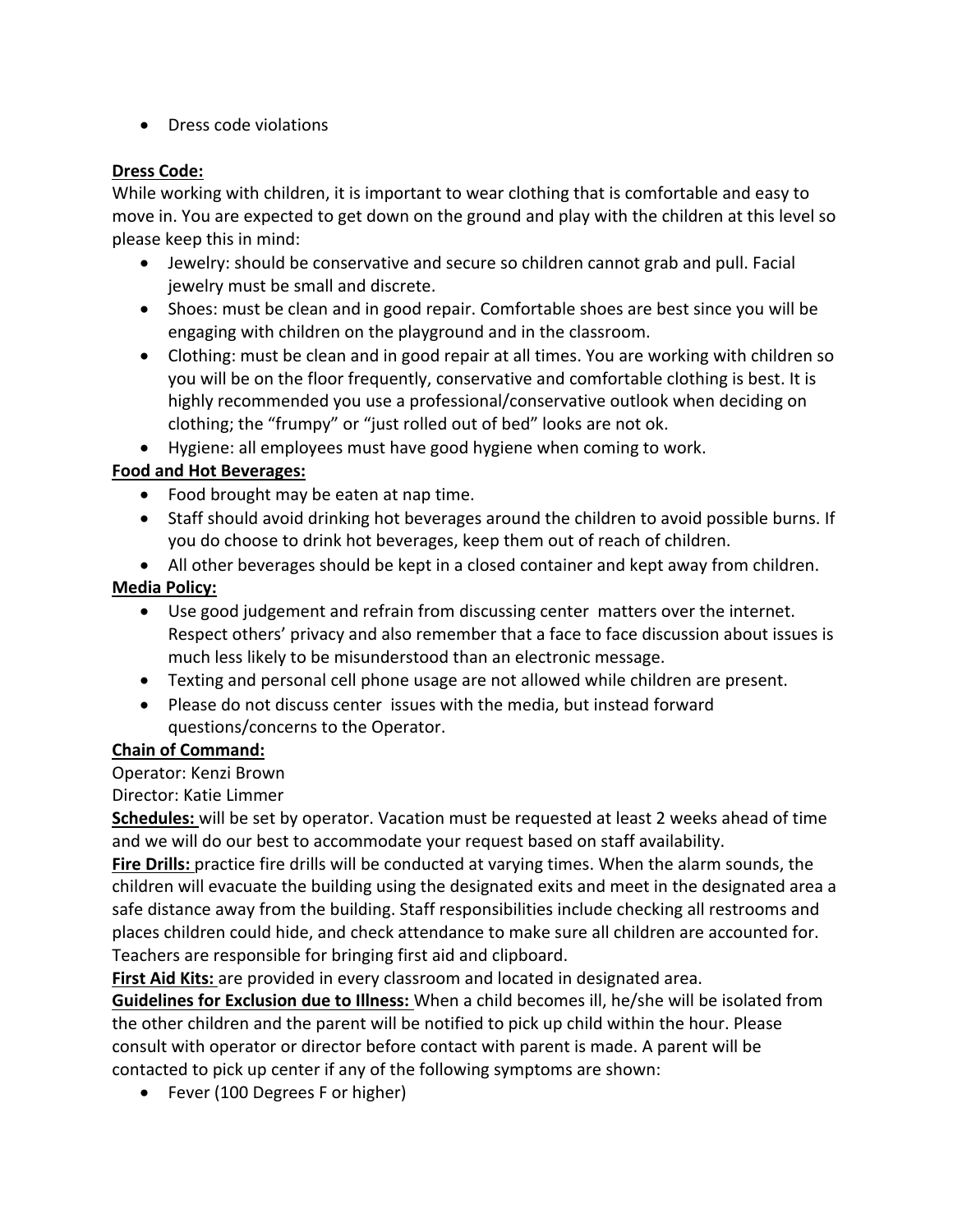- Diarrhea (3 loose stools in one day or 2 in one hour)
- Vomiting (2 episodes in one day)
- Rash (unexplained, except for diaper rash)
- Pink Eye (when the eye is red or pink with white or yellow discharge)
- Irritability (or listlessness which is not consistent with the child's temperament will be reported to Operator or Director who will notify the parent. The child does not have to leave the center)

If the child contracts any of the following infectious diseases he/she must be excluded until:

- Chicken Pox: after all blisters have scabbed over
- Croup: after the cough has subsided
- Ear Infection: after 3 does of medication or after 24 hours
- Fever: after the fever has returned to normal without the aid of fever reducing medicine
- Head Lice: after one complete treatment and removal of all nits
- Impetigo: after 24 hours of medication
- Pink Eye: after the child has been on medication for 24 and no matter in child's eyes
- Ring worm: after medical treatment with a fungicidal ointment
- Roto Virus: after the child has formed one stool
- RSV: after the wheezing and coughing has subsided
- Shingles: after all blisters have scabbed over
- Strep Throat: after the child has been on medication for 24 hours
- Thrush: after 24 hours of medication
- Covid: All symptoms are gone for 72 hours and child has been quarantined for 2 weeks.

If a child does become sick while at the center, notify the Operator/Director immediately. The child will remain in the main office with the Operator or Director until a parent or other authorized person can pick him/her up from the center.

**Hand Washing Policy:** We strongly believe that high-quality hand washing is important to maintaining good health for the children and the staff. Coyote Pups Learning Den require staff and children to wash hands:

- Before and after all meals and snacks
- After toileting/diapering
- After sneezing/coughing, wiping a runny nose
- After playing outside
- After playing in a water table, sand box, or play dough
- After arts & crafts

**Health Policies**: If a child does contract a communicable disease at the center, notify the center operator or director immediately so that notification can be given to all parents. When telling the parents of the other children, please remember confidentiality as we are not allowed to give out the child's name.

**Medication Policy:** Written permission from the parent is required before medication can be dispensed to a child. Medications for a child must be kept in original container including nonprescription items. We can only administer medications if the child's name is on the prescription bottle. If a child is to receive medication during the day, please have the parent fill out an education form when they arrive. This form will permit us to give their child the needed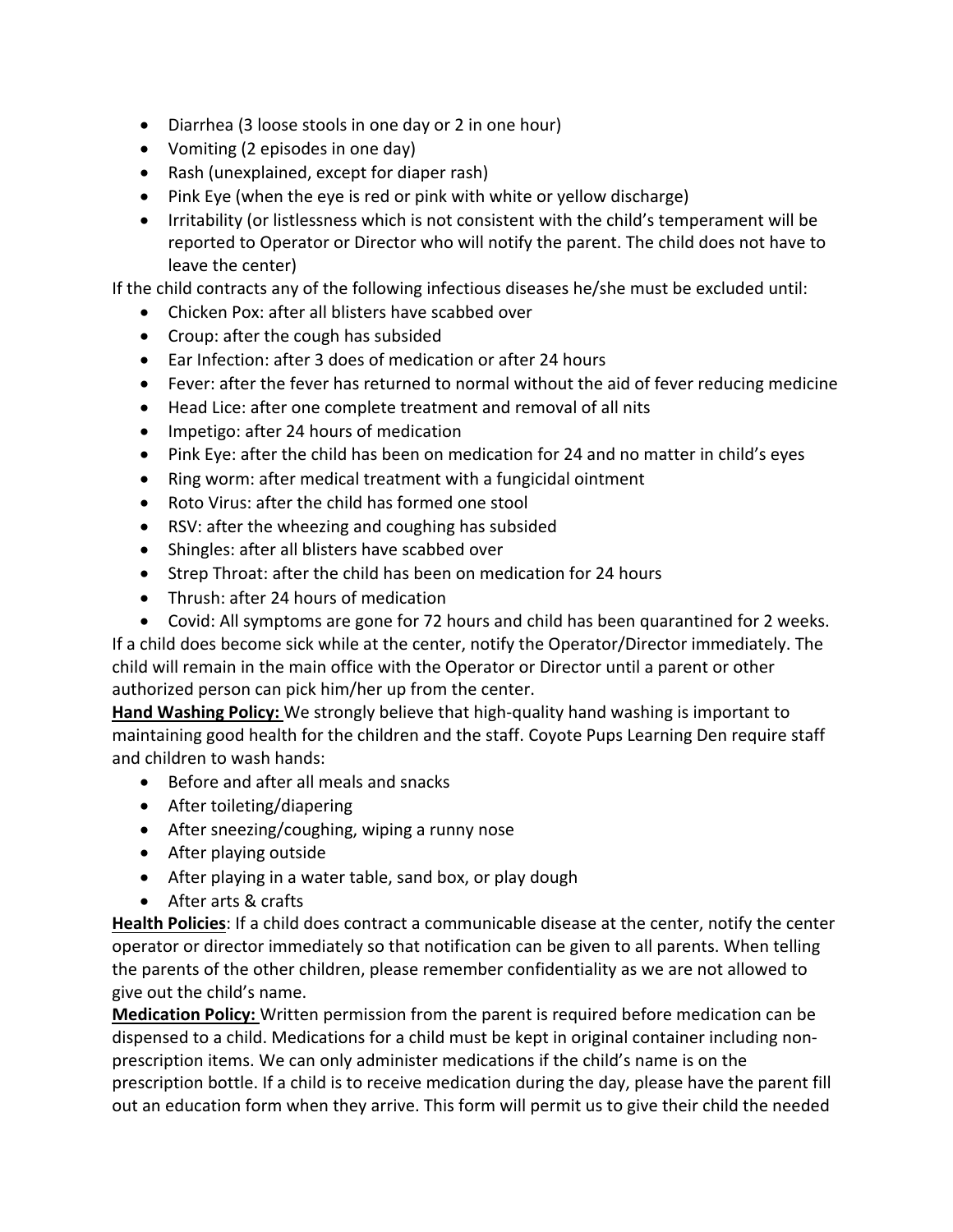medication and ensure the correct amount is given at the correct time. NO child is allowed to have medications in their possession (on their body or schoolbag.) Medication will not be administered by just a phone call. Any expired or unused medication will be returned to their parent of destroyed. Cough drops are not allowed as they are a choking hazard. All medication must be kept out of reach of children in the locked cupboards. Written permission is also required before we can use sunscreen or bugspray on a child. Parents are responsible for providing their child's own sunscreen or bugspray, labeled with the child's name.

#### **Performance Appraisals:**

• Staff performance evaluations will be conducted twice a year by the Operator and/or director and meet with staff members throughout the year.

**Release of Children:** the supervisor will be in charge of allowing authorized persons to pick up children. The supervisor will keep track of any occasions when an authorized, but not daily, person picks up a child.

**Room Cleaning:** the children should walk in every morning to find a room as beautiful, organized, and clean as it was on the very first day of class. Teachers are responsible to keeping rooms clean and tidy. Spills should be cleaned up immediately, and materials stored neatly. The teacher should dust, mop, sweep, and sanitize on a daily basis. The staff members will ensure this is done and will do a walk-through thorough cleaning of the room each week. Teachers must keep the center sanitary to help prevent the spread of germs. Any bottles of bleach must be labeled, and all cleaning supplies stored out of reach of children.

**Volunteers:** are never to be included in the students to staff ratio, with the exception of regularly scheduled volunteers.

**Breaks:** Employees are allowed an unpaid 30-minute lunch break, if you are completely relieved of all duties. Employees are allowed an unpaid 30-minute lunch break, if you are **not** relieved of all duties. You must notify the operator/director so we can cover your room and get your lunch break scheduled. We have to maintain child to staff ratios at all times. We are not required by law to have 15-minute breaks.

**Video Surveillance:** Coyote Pups Learning Den has cameras throughout the building to ensure safety for both staff and students.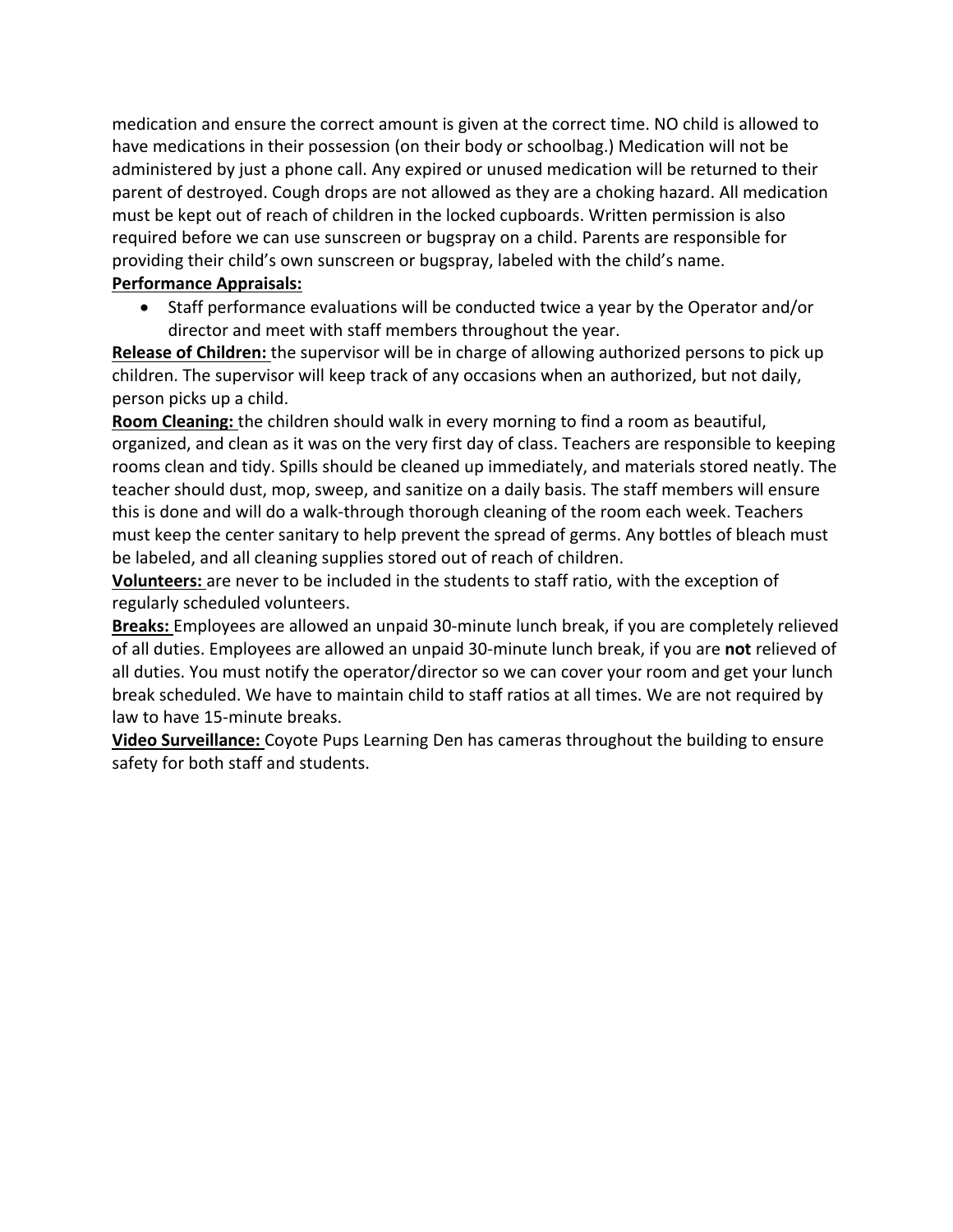# *Employee Payroll Deduction Authorization Form*

I paycheck for my First Air/CPR training if my employment was terminated before having worked 1 year from the date I attended CPR Class at Coyote Pups Learning Den.

I\_\_\_\_\_\_\_\_\_\_\_\_\_\_\_\_\_\_\_\_\_\_\_\_\_\_hereby authorize Coyote Pups Learning Den to take childcare for the following children below out of my pay, in accordance to the childcare fees as of  $\qquad \qquad$ . understand and agree that I am responsible for the satisfying amount, that will be determined on a by weekly basis. I understand that I have to work 30 hours/week to get the discounted rate. I understand that the amount may vary: Please include children below:

| Name: | Classroom:                                                                                                                         |
|-------|------------------------------------------------------------------------------------------------------------------------------------|
|       |                                                                                                                                    |
| Name: | Classroom:<br><u> 1980 - Jan Samuel Barbara, margaret e populari e populari e populari e populari e populari e populari e popu</u> |
|       |                                                                                                                                    |
| Name: | Classroom:                                                                                                                         |
|       |                                                                                                                                    |
| Name: | Classroom:                                                                                                                         |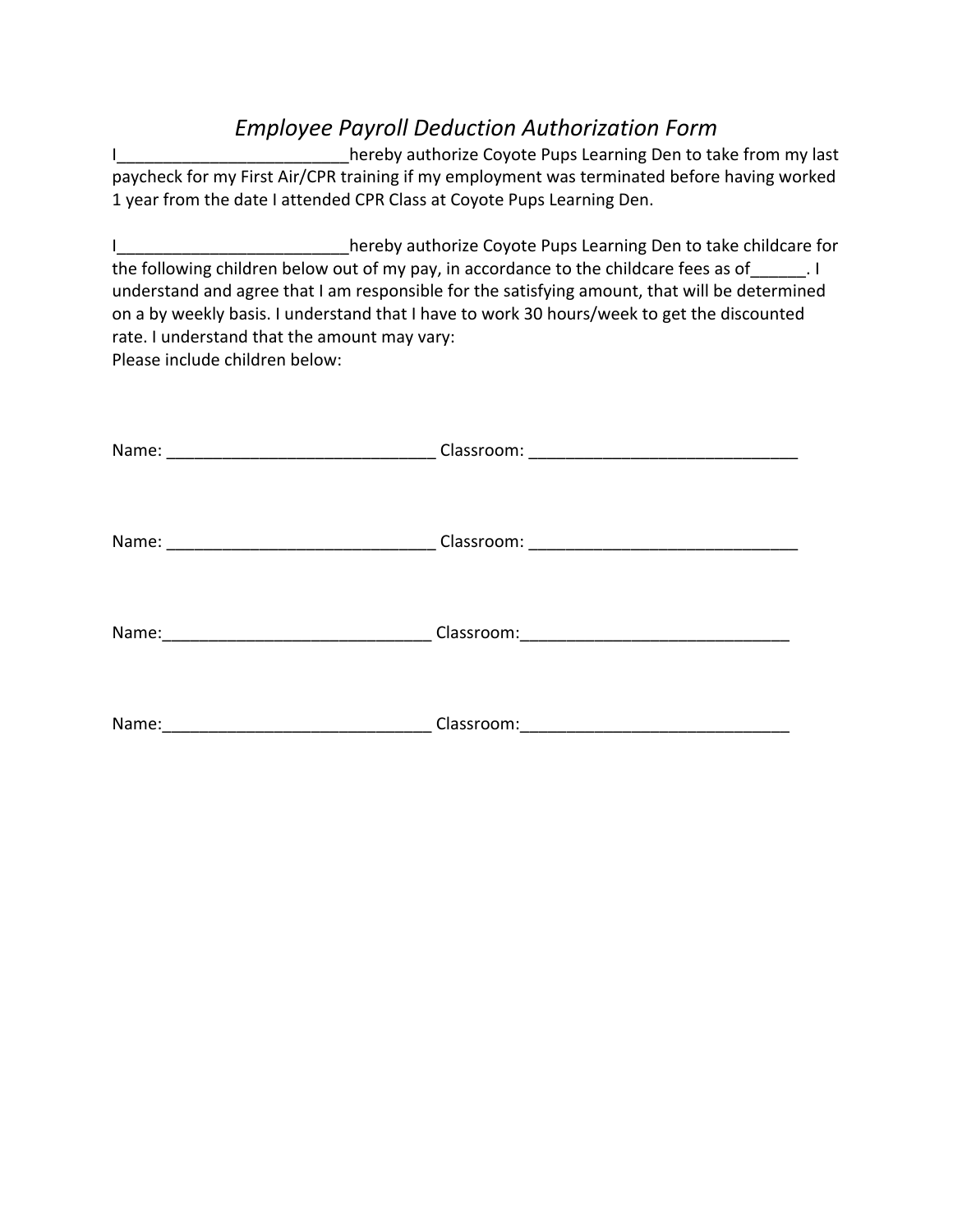## *Meal Break Waiver Form*

I understand that under North Dakota Minimum Wage and Work Condition Summary, after a work period of 5 hours, I am entitled to receive an unpaid meal break of not less than 30 minutes during which I am relieved of all duties. I give my consent that I may waive my 30 minute unpaid meal break only when my work and/or scheduled shift will be completed in 6 hours or less in one workday. In order for this waiver to be valid, my supervisor must also authorize the waiver in writing by signing below:

| Employee Signature: | Date: |  |
|---------------------|-------|--|
|                     |       |  |

| <b>Operator Signature:</b> |  |  |
|----------------------------|--|--|
|----------------------------|--|--|